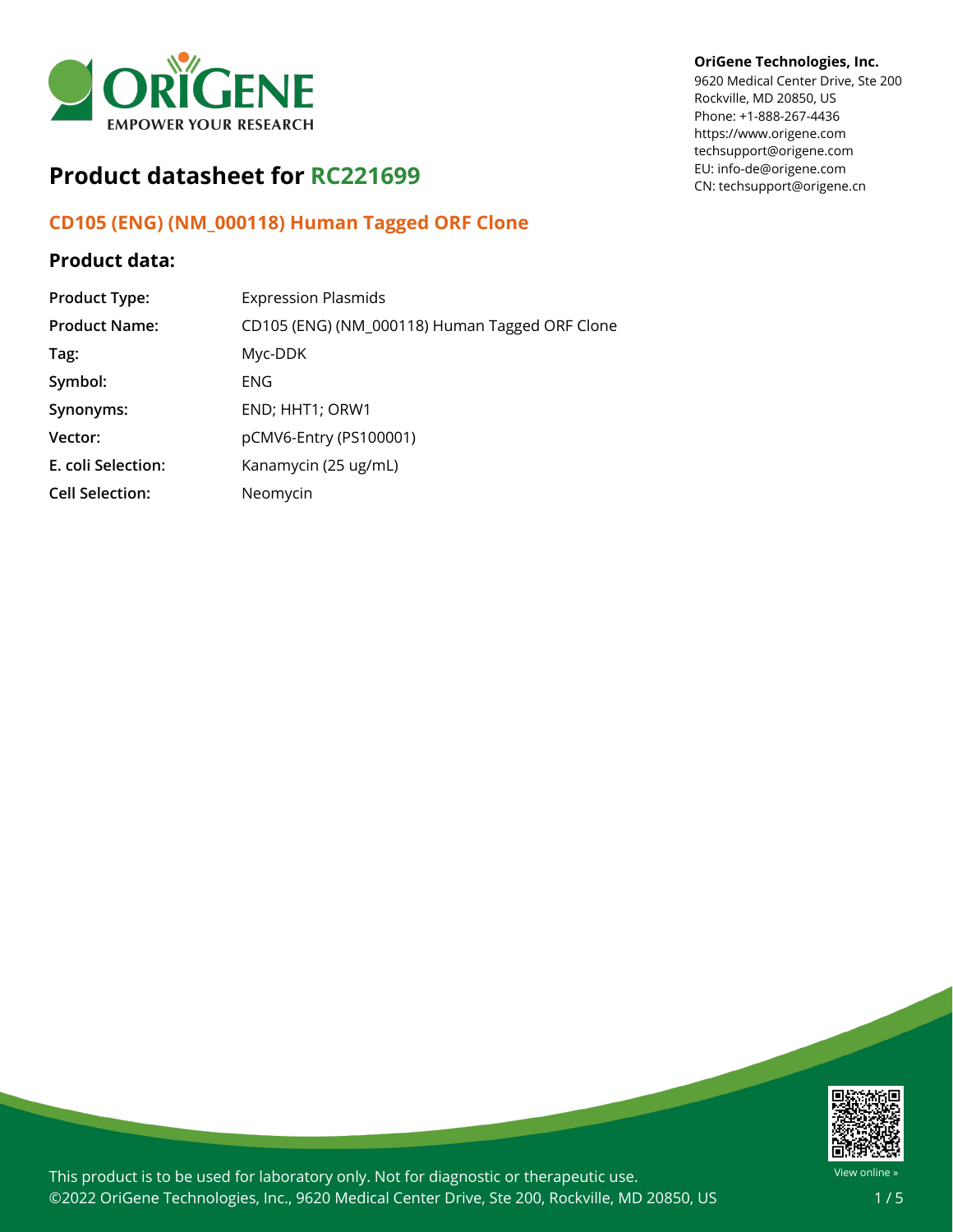| <b>ORIGENE</b>                     | CD105 (ENG) (NM_000118) Human Tagged ORF Clone - RC221699                                                                                                                                                                                                                                                                                                                                                                                                                                                                                                                                                                                                                            |
|------------------------------------|--------------------------------------------------------------------------------------------------------------------------------------------------------------------------------------------------------------------------------------------------------------------------------------------------------------------------------------------------------------------------------------------------------------------------------------------------------------------------------------------------------------------------------------------------------------------------------------------------------------------------------------------------------------------------------------|
| <b>ORF Nucleotide</b><br>Sequence: | >RC221699 representing NM_000118<br>Red=Cloning site Blue=ORF Green=Tags(s)                                                                                                                                                                                                                                                                                                                                                                                                                                                                                                                                                                                                          |
|                                    | TTTTGTAATACGACTCACTATAGGGCGGCCGGGAATTCGTCGACTGGATCCGGTACCGAGGAGATCTGCC<br><b>GCCGCGATCGCC</b>                                                                                                                                                                                                                                                                                                                                                                                                                                                                                                                                                                                        |
|                                    | ATGGACCGCGGCACGCTCCCTCTGGCTGTTGCCCTGCTGCTGGCCAGCTGCAGCCTCAGCCCCACAAGTC                                                                                                                                                                                                                                                                                                                                                                                                                                                                                                                                                                                                               |
|                                    | TTGCAGAAACAGTCCATTGTGACCTTCAGCCTGTGGGCCCCGAGAGGGGCGAGGTGACATATACCACTAG                                                                                                                                                                                                                                                                                                                                                                                                                                                                                                                                                                                                               |
|                                    | CCAGGTCTCGAAGGGCTGCGTGGCTCAGGCCCCCAATGCCATCCTTGAAGTCCATGTCCTCTTCCTAGAG                                                                                                                                                                                                                                                                                                                                                                                                                                                                                                                                                                                                               |
|                                    | TTCCCAACGGGCCCGTCACAGCTGGAGCTGACTCTCCAGGCATCCAAGCAAAATGGCACCTGGCCCCGAG                                                                                                                                                                                                                                                                                                                                                                                                                                                                                                                                                                                                               |
|                                    | AGGTGCTTCTGGTCCTCAGTGTAAACAGCAGTGTCTTCCTGCATCTCCAGGCCCTGGGAATCCCACTGCA                                                                                                                                                                                                                                                                                                                                                                                                                                                                                                                                                                                                               |
|                                    | CTTGGCCTACAATTCCAGCCTGGTCACCTTCCAAGAGCCCCCGGGGGTCAACACCACAGAGCTGCCATCC                                                                                                                                                                                                                                                                                                                                                                                                                                                                                                                                                                                                               |
|                                    | TTCCCCAAGACCCAGATCCTTGAGTGGGCAGCTGAGAGGGGCCCCATCACCTCTGCTGCTGAGCTGAATG                                                                                                                                                                                                                                                                                                                                                                                                                                                                                                                                                                                                               |
|                                    | ACCCCCAGAGCATCCTCCTCCGACTGGGCCAAGCCCAGGGGTCACTGTCCTTCTGCATGCTGGAAGCCAG                                                                                                                                                                                                                                                                                                                                                                                                                                                                                                                                                                                                               |
|                                    | CCAGGACATGGGCCGCACGCTCGAGTGGCGGCCGCGTACTCCAGCCTTGGTCCGGGGCTGCCACTTGGAA                                                                                                                                                                                                                                                                                                                                                                                                                                                                                                                                                                                                               |
|                                    | GGCGTGGCCGGCCACAAGGAGGCGCACATCCTGAGGGTCCTGCCGGGCCACTCGGCCGGGCCCCGGACGG                                                                                                                                                                                                                                                                                                                                                                                                                                                                                                                                                                                                               |
|                                    | TGACGGTGAAGGTGGAACTGAGCTGCGCACCCGGGGATCTCGATGCCGTCCTCATCCTGCAGGGTCCCCC                                                                                                                                                                                                                                                                                                                                                                                                                                                                                                                                                                                                               |
|                                    | CTACGTGTCCTGGCTCATCGACGCCAACCACAACATGCAGATCTGGACCACTGGAGAATACTCCTTCAAG                                                                                                                                                                                                                                                                                                                                                                                                                                                                                                                                                                                                               |
|                                    | ATCTTTCCAGAGAAAAACATTCGTGGCTTCAAGCTCCCAGACACACCTCAAGGCCTCCTGGGGGAGGCCC                                                                                                                                                                                                                                                                                                                                                                                                                                                                                                                                                                                                               |
|                                    | GGATGCTCAATGCCAGCATTGTGGCATCCTTCGTGGAGCTACCGCTGGCCAGCATTGTCTCACTTCATGC                                                                                                                                                                                                                                                                                                                                                                                                                                                                                                                                                                                                               |
|                                    | CTCCAGCTGCGGTGGTAGGCTGCAGACCTCACCCGCACCGATCCAGACCACTCCTCCCAAGGACACTTGT                                                                                                                                                                                                                                                                                                                                                                                                                                                                                                                                                                                                               |
|                                    | AGCCCGGAGCTGCTCATGTCCTTGATCCAGACAAAGTGTGCCGACGACGCCATGACCCTGGTACTAAAGA                                                                                                                                                                                                                                                                                                                                                                                                                                                                                                                                                                                                               |
|                                    | AAGAGCTTGTTGCGCATTTGAAGTGCACCATCACGGGCCTGACCTTCTGGGACCCCAGCTGTGAGGCAGA                                                                                                                                                                                                                                                                                                                                                                                                                                                                                                                                                                                                               |
|                                    | GGACAGGGGTGACAAGTTTGTCTTGCGCAGTGCTTACTCCAGCTGTGGCATGCAGGTGTCAGCAAGTATG                                                                                                                                                                                                                                                                                                                                                                                                                                                                                                                                                                                                               |
|                                    | ATCAGCAATGAGGCGGTGGTCAATATCCTGTCGAGCTCATCACCACAGCGGAAAAAGGTGCACTGCCTCA                                                                                                                                                                                                                                                                                                                                                                                                                                                                                                                                                                                                               |
|                                    | ACATGGACAGCCTCTCTTTCCAGCTGGGCCTCTACCTCAGCCCACACTTCCTCCAGGCCTCCAACACCAT                                                                                                                                                                                                                                                                                                                                                                                                                                                                                                                                                                                                               |
|                                    | CGAGCCGGGGCAGCAGAGCTTTGTGCAGGTCAGAGTGTCCCCATCCGTCTCCGAGTTCCTGCTCCAGTTA                                                                                                                                                                                                                                                                                                                                                                                                                                                                                                                                                                                                               |
|                                    | GACAGCTGCCACCTGGACTTGGGGCCTGAGGGAGGCACCGTGGAACTCATCCAGGGCCGGGCGGCCAAGG                                                                                                                                                                                                                                                                                                                                                                                                                                                                                                                                                                                                               |
|                                    | GCAACTGTGTGAGCCTGCTGTCCCCAAGCCCCGAGGGTGACCCGCGCTTCAGCTTCCTCCTCCACTTCTA                                                                                                                                                                                                                                                                                                                                                                                                                                                                                                                                                                                                               |
|                                    | CACAGTACCCATACCCAAAACCGGCACCCTCAGCTGCACGGTAGCCCTGCGTCCCAAGACCGGGTCTCAA                                                                                                                                                                                                                                                                                                                                                                                                                                                                                                                                                                                                               |
|                                    | GACCAGGAAGTCCATAGGACTGTCTTCATGCGCTTGAACATCATCAGCCCTGACCTGTCTGGTTGCACAA                                                                                                                                                                                                                                                                                                                                                                                                                                                                                                                                                                                                               |
|                                    | GCAAAGGCCTCGTCCTGCCCGCCGTGCTGGGCATCACCTTTGGTGCCTTCCTCATCGGGGCCCTGCTCAC                                                                                                                                                                                                                                                                                                                                                                                                                                                                                                                                                                                                               |
|                                    | TGCTGCACTCTGGTACATCTACTCGCACACGCGTGAGTACCCCAGGCCCCCACAGAGCGGACCG                                                                                                                                                                                                                                                                                                                                                                                                                                                                                                                                                                                                                     |
|                                    | AGCGGACCGACGCGTACGCGGCCGCTCGAGCAGAAACTCATCTCAGAAGAGGATCTGGCAGCAAATGATATCC<br>TGGATTACAAGGATGACGACGATAAGGTTTAA                                                                                                                                                                                                                                                                                                                                                                                                                                                                                                                                                                        |
|                                    |                                                                                                                                                                                                                                                                                                                                                                                                                                                                                                                                                                                                                                                                                      |
| <b>Protein Sequence:</b>           | >RC221699 representing NM_000118<br>Red=Cloning site Green=Tags(s)                                                                                                                                                                                                                                                                                                                                                                                                                                                                                                                                                                                                                   |
|                                    | MDRGTLPLAVALLLASCSLSPTSLAETVHCDLQPVGPERGEVTYTTSQVSKGCVAQAPNAILEVHVLFLE<br>FPTGPSQLELTLQASKQNGTWPREVLLVLSVNSSVFLHLQALGIPLHLAYNSSLVTFQEPPGVNTTELPS<br>FPKTQILEWAAERGPITSAAELNDPQSILLRLGQAQGSLSFCMLEASQDMGRTLEWRPRTPALVRGCHLE<br>GVAGHKEAHILRVLPGHSAGPRTVTVKVELSCAPGDLDAVLILQGPPYVSWLIDANHNMQIWTTGEYSFK<br>IFPEKNIRGFKLPDTPQGLLGEARMLNASIVASFVELPLASIVSLHASSCGGRLQTSPAPIQTTPPKDTC<br>SPELLMSLIQTKCADDAMTLVLKKELVAHLKCTITGLTFWDPSCEAEDRGDKFVLRSAYSSCGMQVSASM<br>ISNEAVVNILSSSSPQRKKVHCLNMDSLSFQLGLYLSPHFLQASNTIEPGQQSFVQVRVSPSVSEFLLQL<br>DSCHLDLGPEGGTVELIQGRAAKGNCVSLLSPSPEGDPRFSFLLHFYTVPIPKTGTLSCTVALRPKTGSQ<br>DQEVHRTVFMRLNIISPDLSGCTSKGLVLPAVLGITFGAFLIGALLTAALWYIYSHTREYPRPPQSGP |

SGPTRTRRLEQKLISEEDLAANDILDYKDDDDKV

 $O<sub>R</sub>$  $O<sub>R</sub>$  $O<sub>R</sub>$  $O<sub>R</sub>$  $O<sub>R</sub>$ 

This product is to be used for laboratory only. Not for diagnostic or therapeutic use. ©2022 OriGene Technologies, Inc., 9620 Medical Center Drive, Ste 200, Rockville, MD 20850, US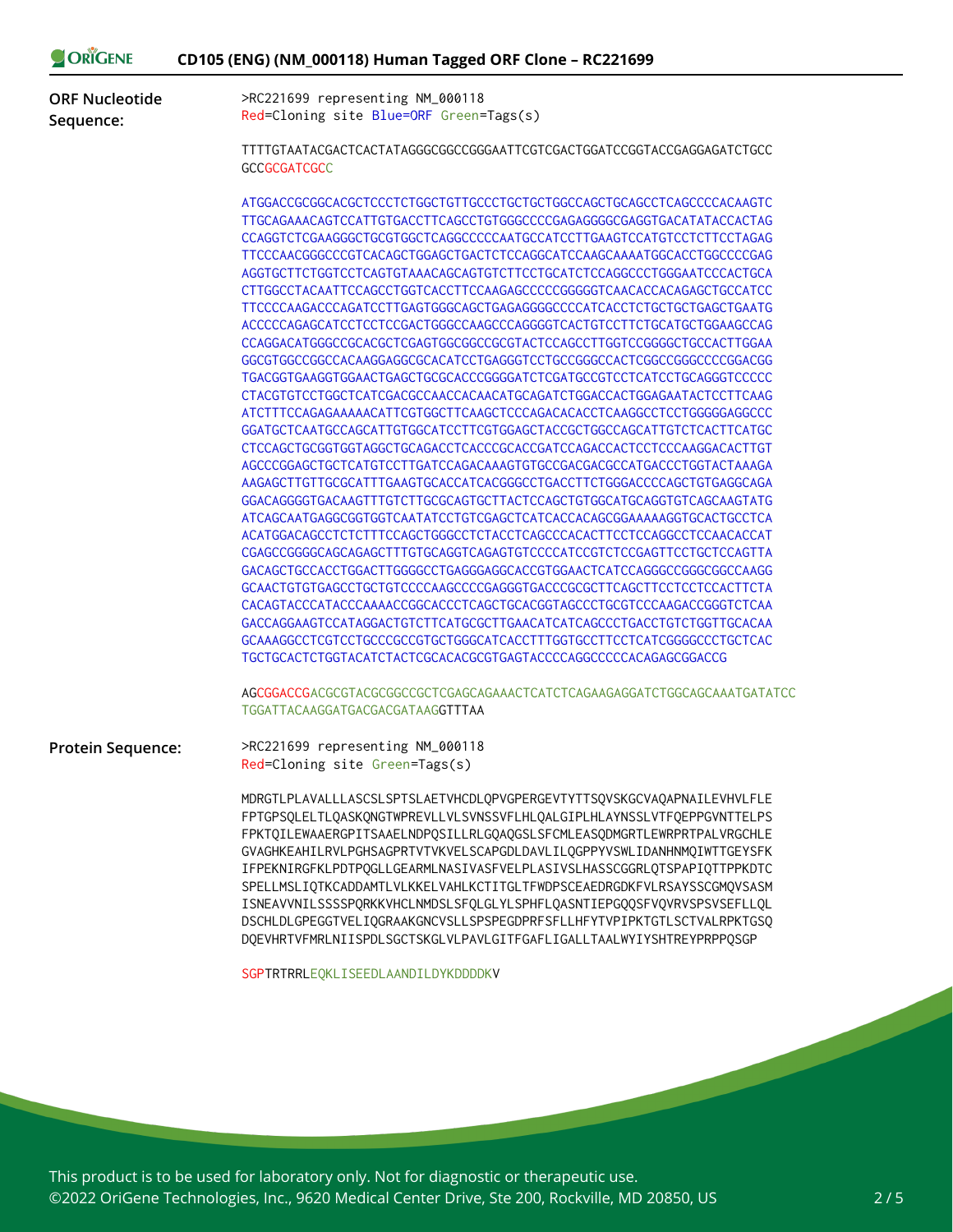



#### **Plasmid Map:**



| ACCN:            |
|------------------|
| <b>ORF Size:</b> |

**ACCN:** NM\_000118 **ORF Size:** 1884 bp

This product is to be used for laboratory only. Not for diagnostic or therapeutic use. ©2022 OriGene Technologies, Inc., 9620 Medical Center Drive, Ste 200, Rockville, MD 20850, US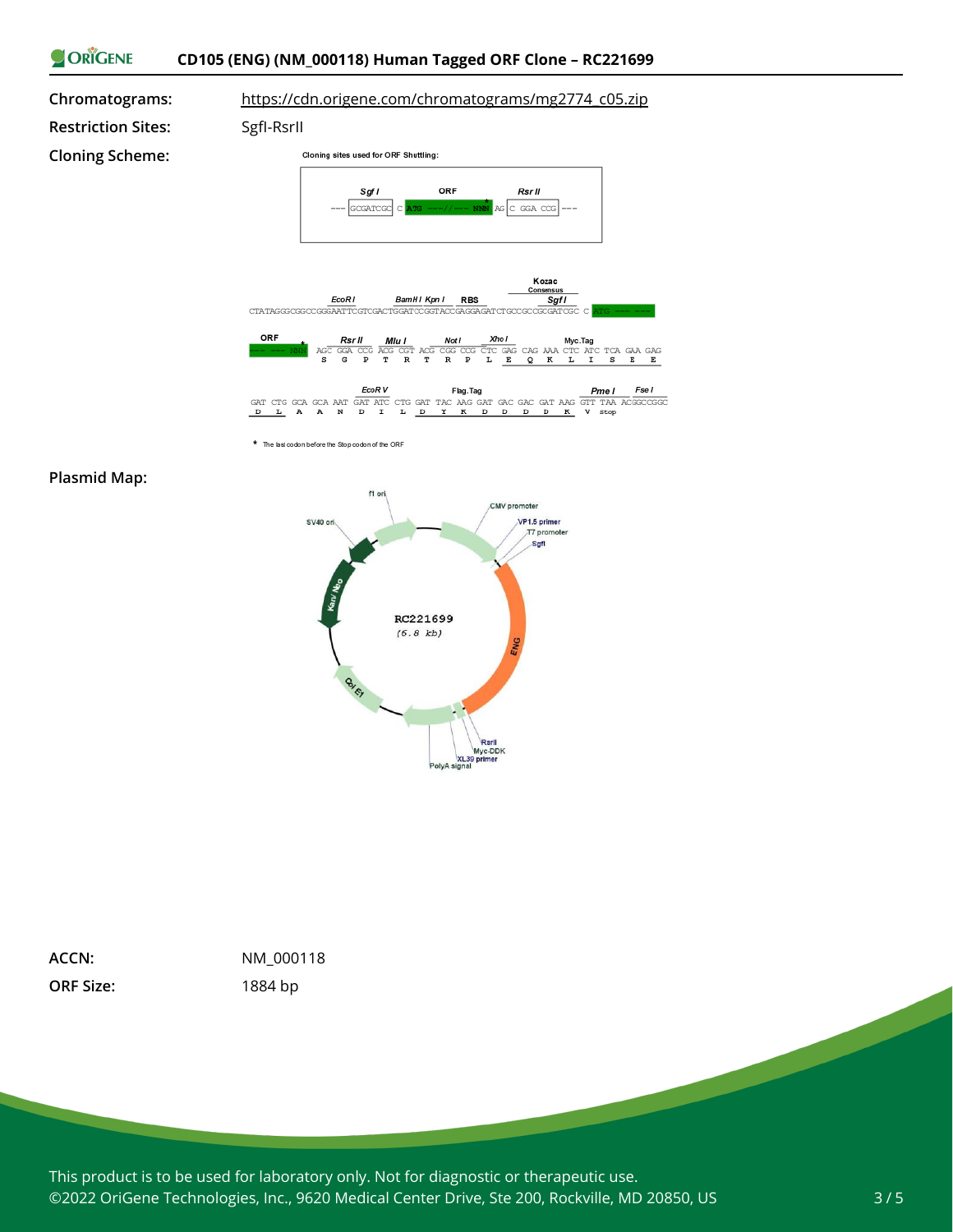| ORIGENE                       | CD105 (ENG) (NM_000118) Human Tagged ORF Clone - RC221699                                                                                                                                                                                                                                                                                                                                                                                                                                                                                                                          |
|-------------------------------|------------------------------------------------------------------------------------------------------------------------------------------------------------------------------------------------------------------------------------------------------------------------------------------------------------------------------------------------------------------------------------------------------------------------------------------------------------------------------------------------------------------------------------------------------------------------------------|
| <b>OTI Disclaimer:</b>        | Due to the inherent nature of this plasmid, standard methods to replicate additional amounts<br>of DNA in E. coli are highly likely to result in mutations and/or rearrangements. Therefore,<br>OriGene does not guarantee the capability to replicate this plasmid DNA. Additional amounts<br>of DNA can be purchased from OriGene with batch-specific, full-sequence verification at a<br>reduced cost. Please contact our customer care team at custsupport@origene.com or by<br>calling 301.340.3188 option 3 for pricing and delivery.                                        |
|                               | The molecular sequence of this clone aligns with the gene accession number as a point of<br>reference only. However, individual transcript sequences of the same gene can differ through<br>naturally occurring variations (e.g. polymorphisms), each with its own valid existence. This<br>clone is substantially in agreement with the reference, but a complete review of all prevailing<br>variants is recommended prior to use. More info                                                                                                                                     |
| <b>OTI Annotation:</b>        | This clone was engineered to express the complete ORF with an expression tag. Expression<br>varies depending on the nature of the gene.                                                                                                                                                                                                                                                                                                                                                                                                                                            |
| Components:                   | The ORF clone is ion-exchange column purified and shipped in a 2D barcoded Matrix tube<br>containing 10ug of transfection-ready, dried plasmid DNA (reconstitute with 100 ul of water).                                                                                                                                                                                                                                                                                                                                                                                            |
| <b>Reconstitution Method:</b> | 1. Centrifuge at 5,000xg for 5min.<br>2. Carefully open the tube and add 100ul of sterile water to dissolve the DNA.<br>3. Close the tube and incubate for 10 minutes at room temperature.<br>4. Briefly vortex the tube and then do a quick spin (less than 5000xg) to concentrate the liquid<br>at the bottom.<br>5. Store the suspended plasmid at -20°C. The DNA is stable for at least one year from date of<br>shipping when stored at -20°C.                                                                                                                                |
| RefSeq:                       | NM 000118.3                                                                                                                                                                                                                                                                                                                                                                                                                                                                                                                                                                        |
| <b>RefSeq Size:</b>           | 3142 bp                                                                                                                                                                                                                                                                                                                                                                                                                                                                                                                                                                            |
| <b>RefSeq ORF:</b>            | 1878 bp                                                                                                                                                                                                                                                                                                                                                                                                                                                                                                                                                                            |
| Locus ID:                     | 2022                                                                                                                                                                                                                                                                                                                                                                                                                                                                                                                                                                               |
| UniProt ID:                   | P17813                                                                                                                                                                                                                                                                                                                                                                                                                                                                                                                                                                             |
| <b>Cytogenetics:</b>          | 9q34.11                                                                                                                                                                                                                                                                                                                                                                                                                                                                                                                                                                            |
| Domains:                      | zona_pellucida                                                                                                                                                                                                                                                                                                                                                                                                                                                                                                                                                                     |
| <b>Protein Families:</b>      | Druggable Genome, ES Cell Differentiation/IPS, Transmembrane                                                                                                                                                                                                                                                                                                                                                                                                                                                                                                                       |
| MW:                           | 67.78 kDa                                                                                                                                                                                                                                                                                                                                                                                                                                                                                                                                                                          |
| <b>Gene Summary:</b>          | This gene encodes a homodimeric transmembrane protein which is a major glycoprotein of<br>the vascular endothelium. This protein is a component of the transforming growth factor beta<br>receptor complex and it binds to the beta1 and beta3 peptides with high affinity. Mutations in<br>this gene cause hereditary hemorrhagic telangiectasia, also known as Osler-Rendu-Weber<br>syndrome 1, an autosomal dominant multisystemic vascular dysplasia. This gene may also be<br>involved in preeclampsia and several types of cancer. Alternatively spliced transcript variants |

encoding different isoforms have been found for this gene. [provided by RefSeq, May 2013]

This product is to be used for laboratory only. Not for diagnostic or therapeutic use. ©2022 OriGene Technologies, Inc., 9620 Medical Center Drive, Ste 200, Rockville, MD 20850, US